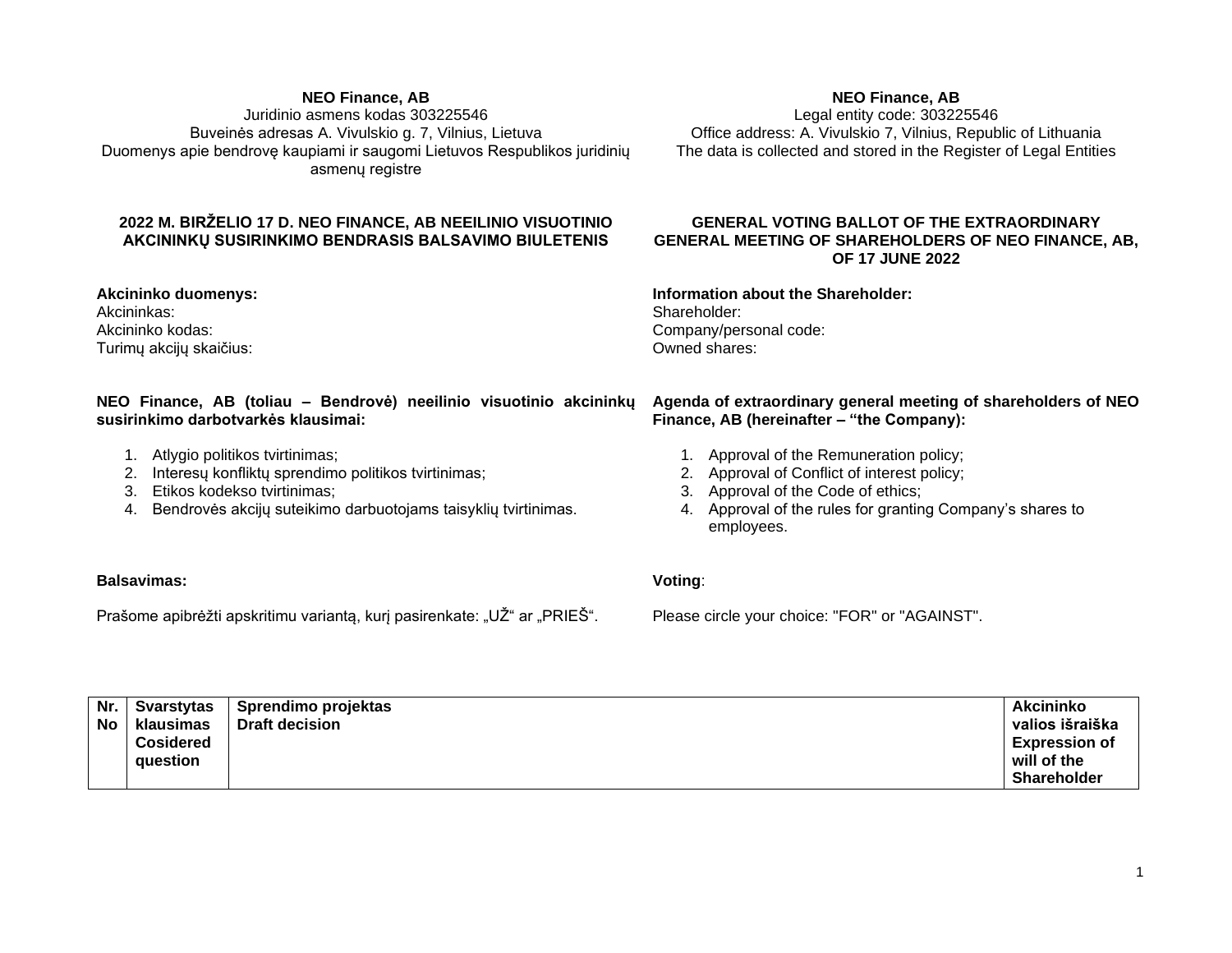| Visuotinio akcininkų susirinkimo darbotvarkės klausimai<br>Tasks of the agenda of the General Meeting of Shareholders |                                                                                            |                   |                          |  |  |  |  |  |
|-----------------------------------------------------------------------------------------------------------------------|--------------------------------------------------------------------------------------------|-------------------|--------------------------|--|--|--|--|--|
| 1. Atlygio<br>politikos<br>tvirtinimas/<br>Approval of the<br>Remuneration<br>policy.                                 | Patvirtinti Atlygio politiką/ To approve Remuneration policy.                              | UŽ/<br><b>FOR</b> | PRIEŠ/<br><b>AGAINST</b> |  |  |  |  |  |
| 2. Interesų<br>konfliktų<br>sprendimo<br>politikos<br>tvirtinimas/<br>Approval of<br>Conflict of<br>interest policy.  | Patvirtinti Interesų konfliktų sprendimo politiką/ To approve Conflict of interest policy. | UŽ/<br><b>FOR</b> | PRIEŠ/<br><b>AGAINST</b> |  |  |  |  |  |